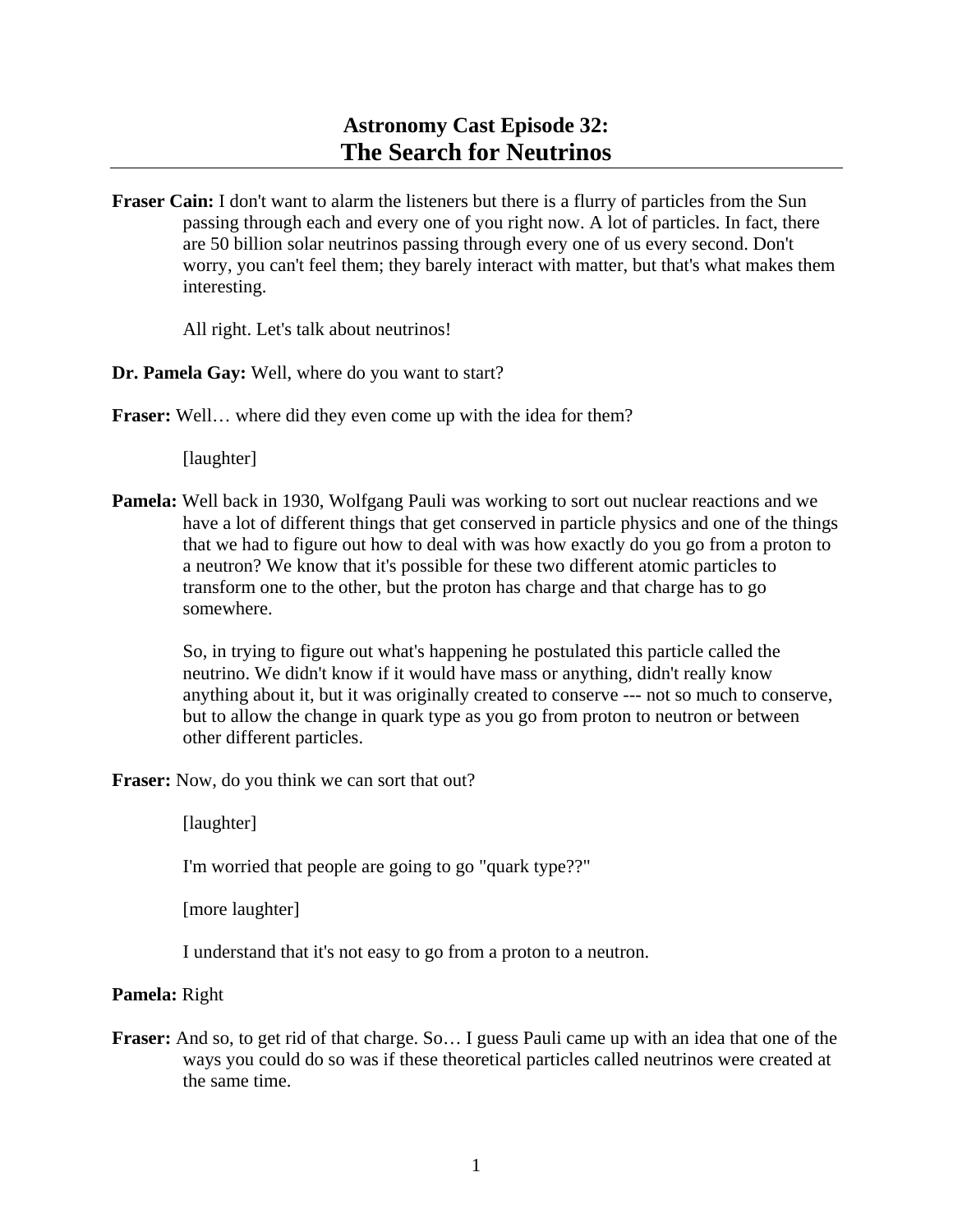- **Pamela:** So there's a proton is made up of three different quarks: two up quarks and a down quark. A neutron is also made of three quarks but in its case it has one up, two down. So somehow in the process of changing from a proton to a neutron we need to figure out how to convert a quark from an up quark to a down quark.
- **Fraser:** Right, and quarks are some of the fundamental particles that make up protons and neutrons, right?
- **Pamela:** Yes. There are certain fundamental atomic particles an electron, for instance, is a fundamental particle. You can't make an electron into smaller bits. Protons, you can break into three bits called quarks. What was proposed was this thing called a neutrino would be part of the reaction and when the neutrino comes out, it allows this change to take place and allows all the things that need to get conserved in the reaction to get conserved.

 Depending on what website you look at, some people listed as being Fermi in 1930 and some people listed as being Pauli in 1930 – one of these two brilliant men in 1930 came up with the idea of the neutrino to allow this change in quark flavour during nuclear reactions.

**Fraser:** All right, and so back in the day what did they think they would be looking at.

**Pamela:** Um. They didn't know.

 So you come up with an idea of… "there's something we're missing in our theories" but you can name it but you can't necessarily just pre-define its characteristics. So they named this thing sort of like we have this mystery particle called a Higgs-Boson for mediating gravity. Do we know anything about it? Not really. We have hints. They also had hints about what the neutrino would have to do. It would have to react via the weak nuclear force and probably via just about nothing else because otherwise we probably would have seen it by then.

 So they postulated this particle, said it reacted via the force that allows protons and neutrons to have their identity, and then we spent a lot of years looking for it. It was finally experimentally observed in 1953.

- **Fraser:** So what was the first experiment or what were some of the failed attempts? What were they trying to do?
- **Pamela:** So one way to look at it is you look for something that has changed its structure, changed its identity. What they were looking for was changes – in this case it was cadmium that changed. They were looking to see what sort of nuclear reactions they could cause and then looked at what was left in the atoms that changed. What did you start with and what did you end up with? Those changes get attributed to the neutrinos and the reactions that the neutrinos have.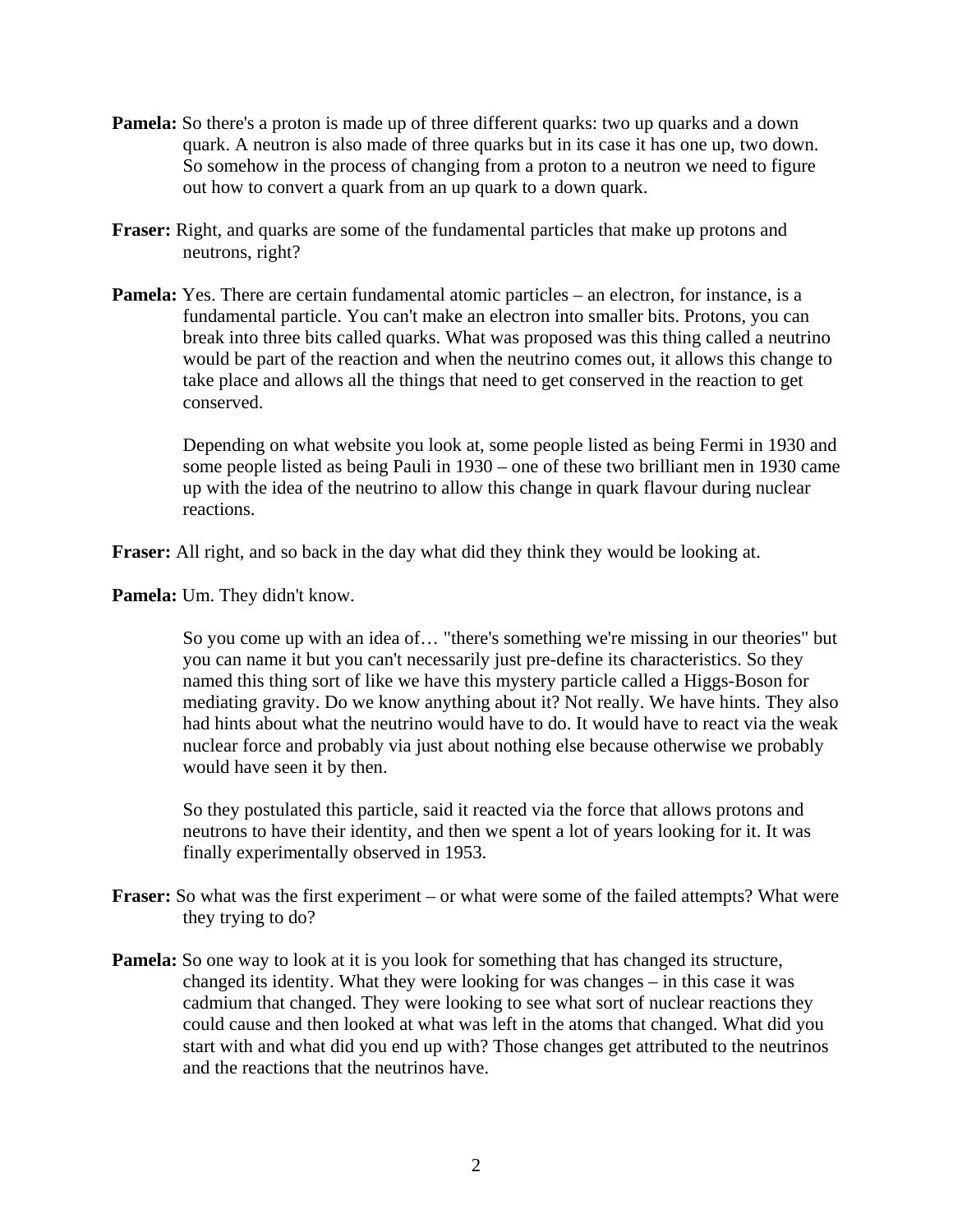**Fraser:** And so, what kind of an experimental apparatus did they have?

**Pamela:** So, in the first reaction they had a section of cadmium and it started out as cadmium 108 and a neutron. When the neutron came in it became cadmium 109 and a gammaray and this gamma-ray was detectable. There were predictions about what energy we should have, what we should see, how the cadmium should change, and what we saw was exactly what was expected in terms of the changes in the amount of light that was given off.

 The catch is, you look for the light that is given off during the reaction as the neutrino is interacting with other particles.

- **Fraser:** So they had a nuclear reactor streaming off neutrinos and I guess in this process protons were being turned into neutrons and neutrinos were streaming off. The stream of neutrinos was slamming into this cadmium chunk and they had detectors around it and they were watching for gamma-rays. When they got a gamma-ray come off, then that matched their predictions and they knew they'd seen an interaction of one of these neutrinos with the cadmium.
- **Pamela:** Exactly. One of the neat things about these is any nuclear reactor will be giving off bazillions of neutrinos. In fact, with the early nuclear reactor that they were using when they did this experiment they were expecting neutrino fluxes of 10^12 to 10^13 neutrinos per second per square centimetre. That's a really tiny space and an awfully high flux of neutrinos.

 The thing is, these things really, really don't like to interact. You have to have these huge fluxes in order to detect just one or two or three reactions when you're lucky.

- **Fraser:** When you say flux, you mean a lot of particles?
- **Pamela:** Whenever you say that there's  $10<sup>12</sup>$  to 10613 neutrinos per second per centimetre squared you're saying how many neutrinos are going out through an area in a unit of time. You can also refer to the water coming out of your hose as a flux of water. You can say how many gallons of water is coming out through the, perhaps square centimetre opening of your hose.
- **Fraser:** I think of how you have those caves with bats coming out all at the same time, zipping past…

[laughter]

- **Pamela:** That's another way of flux, yeah.
- **Fraser:** Okay, so they've made their detection of what a neutrino is, how does the science progress from there?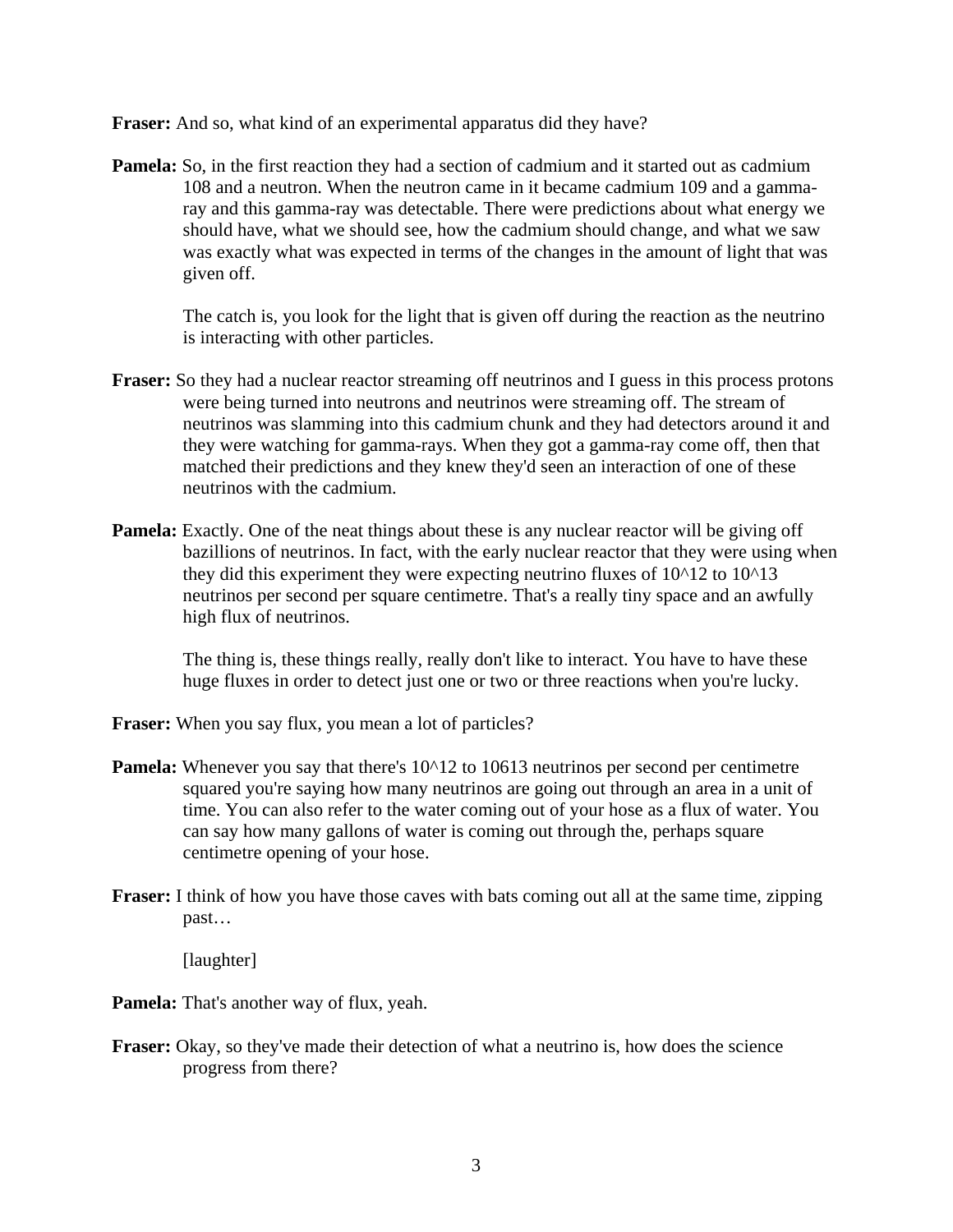**Pamela:** We have theories for how the Sun should be working. We had predictions on how many neutrinos the Sun should be producing and in fact we think that the Sun produces over 200 trillion, trillion, trillion every second. So, with that sort of prediction, we then figure out , "Okay, those neutrinos are getting spread out in all directions in a sphere, then we figure out how big the planet Earth is, how big our detector is, and how many neutrinos should be passing through any particular detector at any particular moment.

 Then you figure out, "what's the likelihood that a neutrino is going to interact with something in my detector?" Work through all the probabilities… work through all the probabilities and then you make a prediction on how many neutrino detection events you expect in a given month or given year. They did all sorts of experiments looking for these different hopeful detections and they only found one third of what they actually expected.

 The original experiment of solar neutrinos was done by Ray Davies. He had 600 tonnes of chlorine in a tank in a mine in South Dakota. He detected one third of what was expected and everyone scratched their heads. We started asking questions: do we not understand what's going on with the Sun? Do we not understand neutrinos? Are, perhaps, neutrinos preferentially going off in a particular direction that is not toward us? There were lots of different questions. Was something happening to the neutrinos on their way to the Earth?

 Many different experiments were done to try and see if we could repeat what he did, and consistently we were finding one third of what we should be finding. This became the solar neutrino problem for the Sun and it was a major problem up until fairly recently when we discovered physics sometimes does some really strange things.

**Fraser:** According to their calculations, they had calculated how many of these neutrinos should be streaming off the Sun, but there was only a third? Not off by 10%, or seeing 95% of what they were expecting… but one third

**Pamela:** Off by a third.

**Fraser:** Right, they were getting one third the number. So what's the answer? I want to know.

[laughter]

**Pamela:** Well, the answer we believe is, the neutrinos are able to change flavours. Just like quarks have flavours (up, down, strange, charm), neutrinos also have flavours. There are electron neutrinos that are associated with reactions involving electrons. There are muon neutrinos, there are tau neutrinos, and each of these different types of neutrinos is created in a different type of nuclear event involving different combinations of quarks.

 It's possible for mass and energy to flip flop one from the other. It doesn't generally happen – you aren't going to spontaneously turn into a puddle of energy while you and I are talking – but with a neutrino it's possible for these extremely low-mass bits of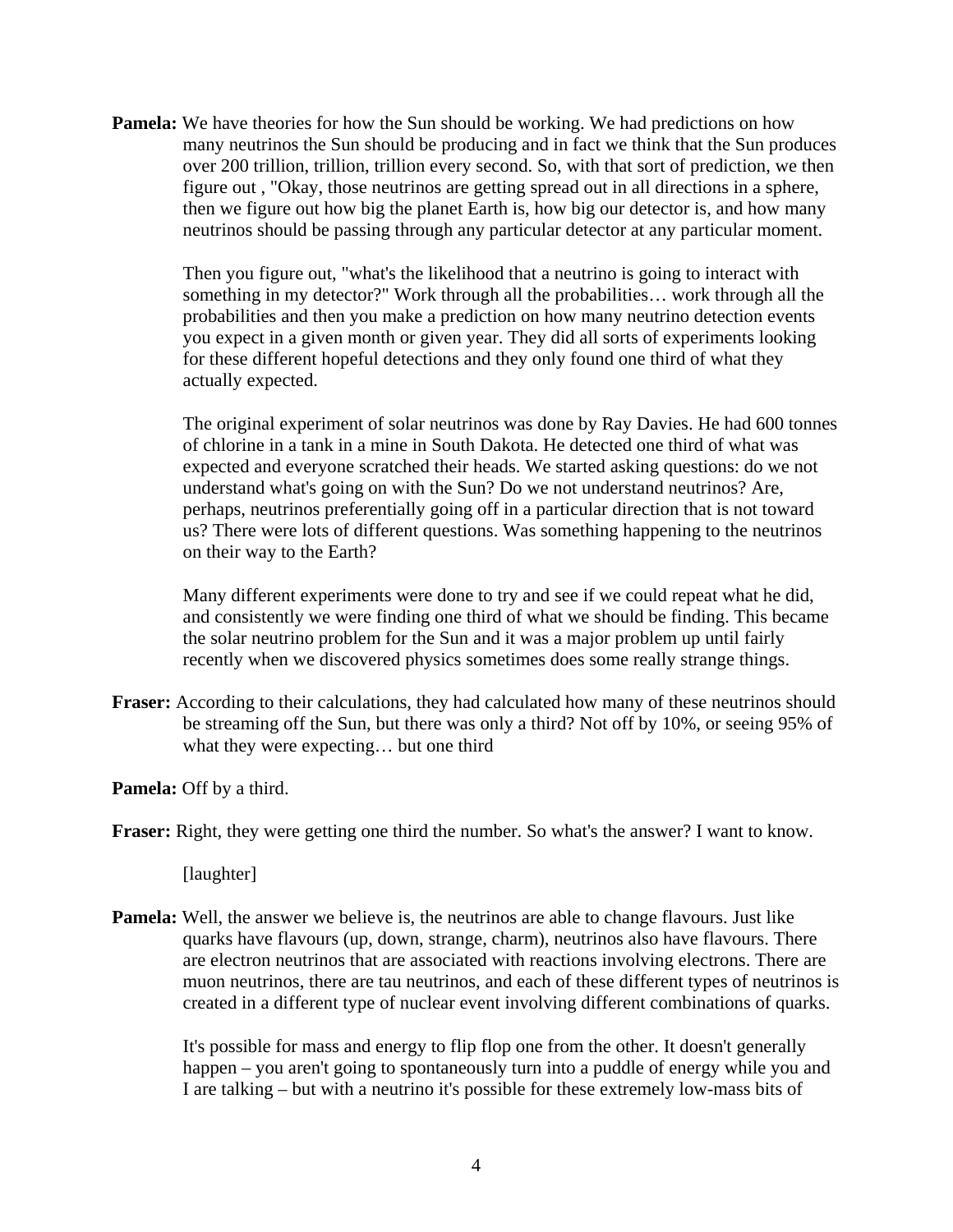matter to spontaneously decide, "I need a little bit more energy, I'm going to have a lower weight right now" and they can oscillate between different kinds of energy and mass. It just works out that since there's three flavours of them between us and the Sun the electron neutrinos produced in the Sun can split three ways into electron, muon and tau neutrinos.

- **Fraser:** So these different kinds of neutrinos don't interact with matter in the way that the electron ones do.
- **Pamela:** Exactly. We need different types of detectors to detect all three different types of neutrinos. Now, current way of trying to look for these things is there's a new neutrino detector, the Sudbury Neutrino Observatory up in your part of the woods – well, at least in Ontario which is in your country. They're able to detect all three different types using heavy water.
- **Fraser:** Okay, what's the apparatus like in Sudbury?
- **Pamela:** So they have a giant tank of heavy water that is floated in a container of normal water. Heavy water is made out of a deuterium atom instead of a hydrogen atom, where deuterium is a special form of hydrogen that in its core has a proton and neutron instead of just a proton. This isotope of hydrogen reacts slightly differently. If you have an electron neutrino come in and hit one of these heavy hydrogen atoms, the heavy hydrogen atom can split into two protons and an electron. This is one of the reactions that we can see.
- **Fraser:** So once again… they've got the heavy water inside, floating on regular water, and then a ring of detectors all the way around it so if any one of those different kinds of neutrinos interacts with a particle, they'll see a flash of – is it a gamma-ray again?
- **Pamela:** It's not just a ring of detectors, they actually have to surround these tanks with an entire sphere of detectors that look for the light that can be shooting off in all sorts of different directions.

 So you have this tank that is surrounded by thousands of different photo multipliers which look for very, very faint flashes of light. We call this Chrenkov radiation. It's actually a shade of blue, according to the Sudbury website. So they're looking for light blue light, a slight flickering of this Chrenkov radiation as the neutrino passes through the heavy water and just happens to hit a deuterium atom and then cause it to flip into either two protons or, depending on what they're observing, they observe different slight variations.

 They can sometimes end up with a neutrino coming back out of the reaction and the deuterium splits into a proton and a neutron. Sometimes they also end up with scattering reactions where the neutrino will come in and scatter off of an electron. So you have all these different types of different reactions taking place and its because of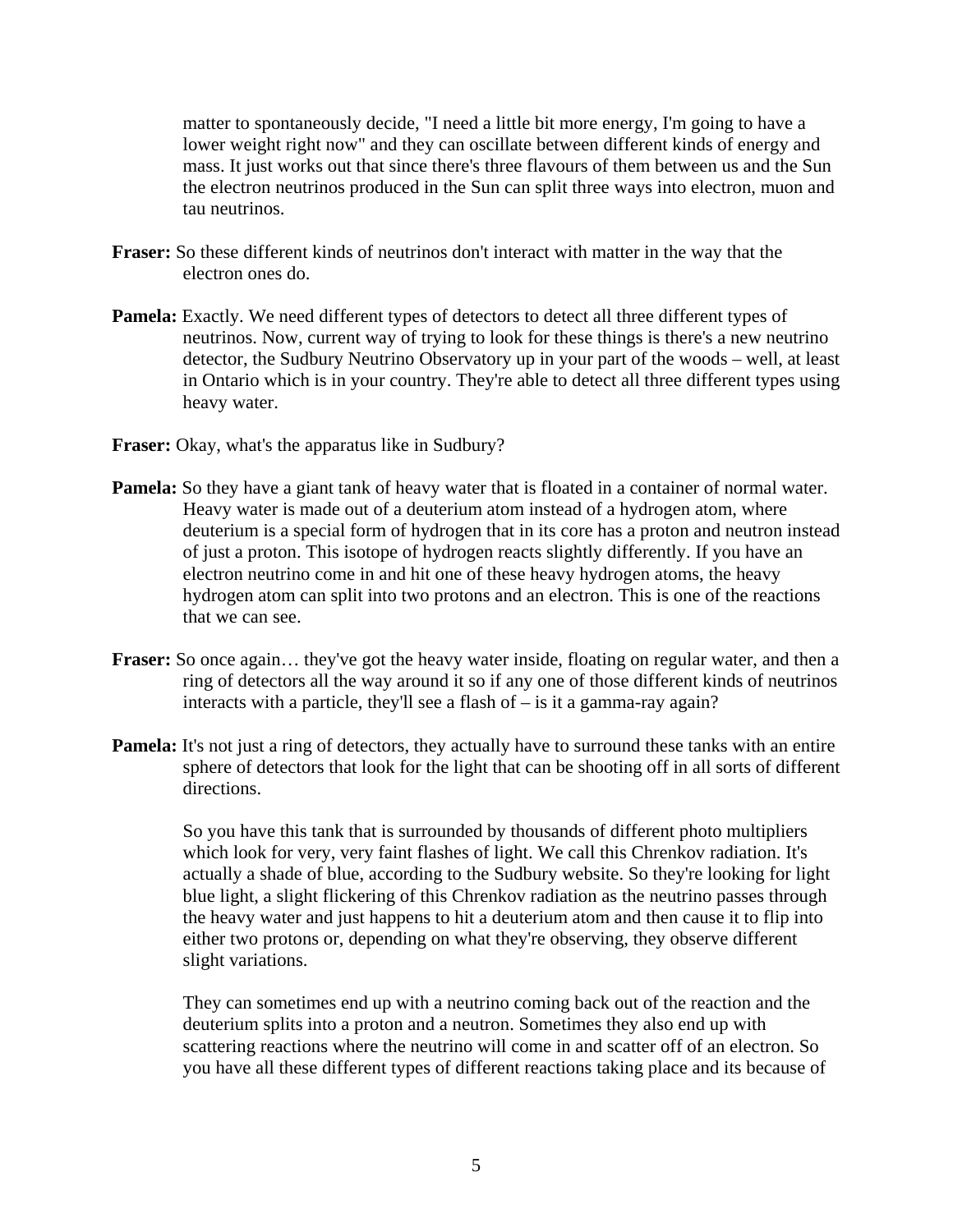all these different possible detections that they're able to detect all three species of neutrino with their one detector.

- **Fraser:** Now how is it possible that these particles can bore through so much material and not interact and collide? How can there be 50 billion particles passing through me?
- **Pamela:** well, you have to consider the cross-section of the collision. What this means is, say you and I are walking across the room. The cross section of our collision is the size of your body and the size of my body and if as we approach one another our two crosssections overlap, we're going to knock each other. Some particles have larger crosssections because of the forces that end up taking place during the crossing.

 If you send two electrons toward one another, the electromagnetic force will try and repel them, so they don't even have to touch each other to affect one another. This force radiates through space and will cause the two electrons to bend their paths to keep them from colliding.

**Fraser:** Right, it's like trying to push two magnets of the same pole together.

**Pamela:** Exact same force.

**Fraser:** They don't even have to touch for them to bang.

**Pamela:** Exactly.

 Well, the neutrinos, they only react via the weak force which has a very, very small cross-section. So without the electromagnetic force, without the strong force, without anything else being present to cause the particles to collide without actually touching one another, the neutrinos can pretty much pass through the empty space of an atom.

 You and I are mostly empty space. It doesn't feel that way when you stand on the bathroom scale, but the reality is that our atoms have more nothing in them than something in them. What holds all of these bits apart is the electromagnetic force.

- **Fraser:** Just how little do they interact? How much stuff would they have to go through before they finally collided?
- **Pamela:** You could fill the entire space between us and the Sun with this heavy water and if you send just one neutrino through, it might just keep going. You need vast, vast quantities of material before you finally guarantee that an actual collision is going to take place.

**Fraser:** What about something denser like lead, or gold?

**Pamela:** You'd need to have about 22 light years of lead before you finally guaranteed that there'd be a collision.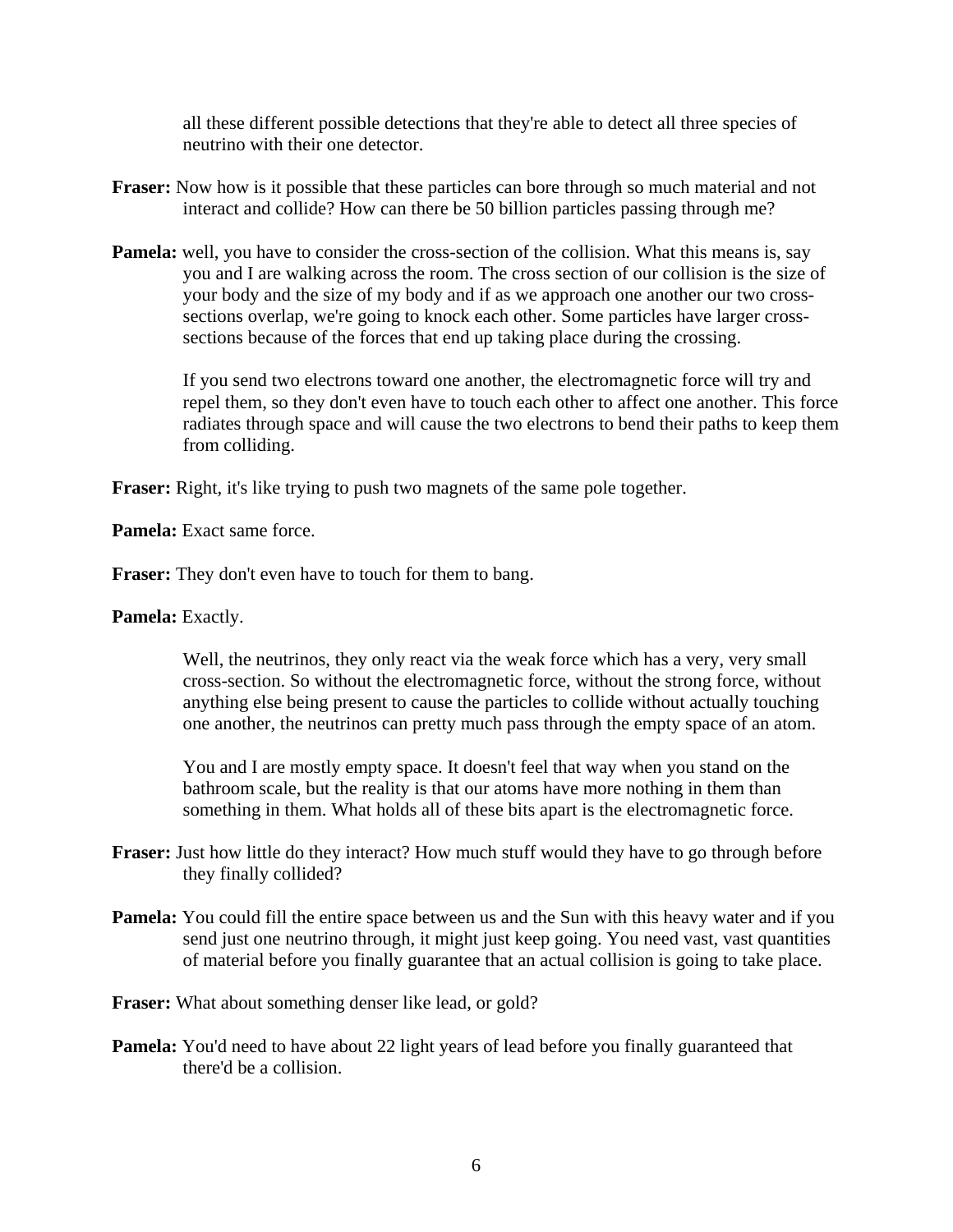**Fraser:** 22 light years of lead??

**Pamela:** Yes.

**Fraser:** To guarantee that you'd stop a neutrino??

**Pamela:** Yes.

**Fraser:** That's – I guess they really can pass through something. Okay.

- **Pamela:** The mean free path of the neutrino, for those of you interested in the scientific vocabulary, is 22 light years of lead. One of the neat things is they actually don't see the planet Earth when they're looking for neutrinos. So when you have your detector pointed at the Sun at noon, you see neutrinos. When you have detector pointed away from the Sun at midnight you see the neutrinos. So it's fair to say that you're illuminated from the head down with neutrinos at noon and from the feet up at midnight.
- **Fraser:** It'd be like pointing your telescope to the ground in the middle of the day so you could see the stars on the other side of the Earth.
- **Pamela:** and they actually bury these detectors. The Sudbury Neutrino Observatory is two kilometres down. The reason they do this is to make sure there's nothing else affecting the event. They have this set-up, this giant heavy water tank buried two kilometres under the ground and this way any stray high energy protons, any other stray high energy particles coming from the atmosphere are pretty much guaranteed to interact with the rock and other material that's between the surface of the Earth and where they actually put the detector.
- **Fraser:** Let's put this in context for astronomy. How does this play a part in some of the research going on in astronomy?
- **Pamela:** It allows us to understand if we know for certain if the nuclear relations are doing what we think they're doing. It has some neat implications.

 Back in 1987 there was this fabulous supernova in the Large Magellenic Clouds, 1987a. Our good friend Phil Plait was one of the researchers who studied it. About the exact same time they were first detecting light from the supernova, they were detecting neutrinos from the supernova.

 So we were able to say with certainty, "yes, we know there are nuclear reactions going on within the supernova that are changing atoms from one type to another as the elements build larger." We see the neutrinos from that exploding star off in one of the nearest nearby galaxies.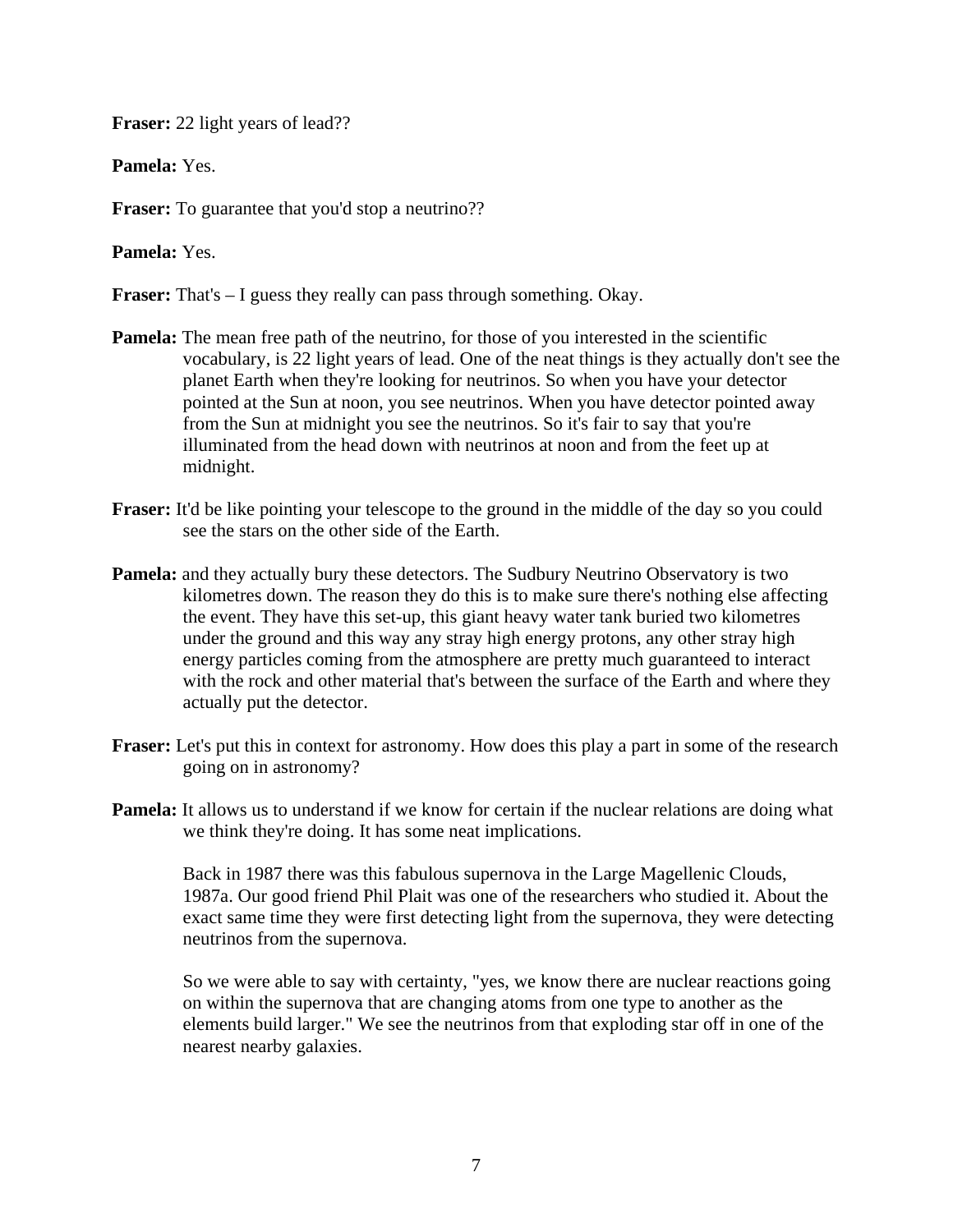- **Fraser:** So would neutrino telescopes be another way to look at objects in space? Could you detect supernovas before – maybe stuff that's obscured through dust and gas?
- **Pamela:** It's a way to know that there are some sorts of nuclear reactions going on out there. If we got this huge, sudden flux of neutrinos we could say, "well, there's an obscured supernova, or a nuclear blast somewhere, or there was some sort of dark explosion" (but I can't think of anything that would be dark enough that we wouldn't get any light from it). A supernova on the other side of the galaxy… there's a lot of dust and gas between us and there and we probably need to start looking in the infrared for that supernova and we don't naturally go looking for supernovas in that direction.
- **Fraser:** So, could we see neutrinos from the Big Bang? As I recall when we talked about the Big Bang, it is a gigantic nuclear reaction – was, for a brief period of time. So would there be neutrinos generated from that?
- **Pamela:** Yes, and in fact they're still hanging around. There's a background of about 1000 neutrinos per cubic centimetre that have a background temperatures of about 2 degrees Kelvin. What's neat is the neutrinos separated from the light and mass a little bit earlier than the light and the mass separated from one another. So for a while, all the neutrinos, all the photons, all of the atomic nuclei in the Universe were thermally coupled to one another, they were constantly reacting and interacting.

 As the Universe cooled, it first reached a temperature where the neutrinos stopped interacting, they stopped having a very short mean free path and they were allowed to fly free across the Universe. It was only after that point that the light and the matter finally started to separate from one another and the Cosmic Microwave Background was established.

- **Fraser:** So we actually have something that happened before the Cosmic Microwaves Background Radiation?
- **Pamela:** Exactly, and its really a pity that we don't really have a way to take a look at that neutrino background that's also mapping out the earliest moments of our Universe across our skies, but neutrinos just don't like to interact and we don't have the high resolution, high sensitivity equipment to get any sort of a spatial resolution on this cosmic microwave background – or, not microwave, cosmic neutrino background particles.
- **Fraser:** So what does the future hold for this? What are some up-coming experiments or research that's being done?
- **Pamela:** Well, Mini-boon, which is an experiment that uses an accelerator to create the neutrino stream, is looking to figure out "so, we have these neutrinos, how quickly do they oscillate? Can we replicate the oscillation experiments?" So we're trying to figure out over what distance do these things oscillate between flavours can we confirm the oscillations between flavours? Once we've confirmed it, can we say, "if you're on